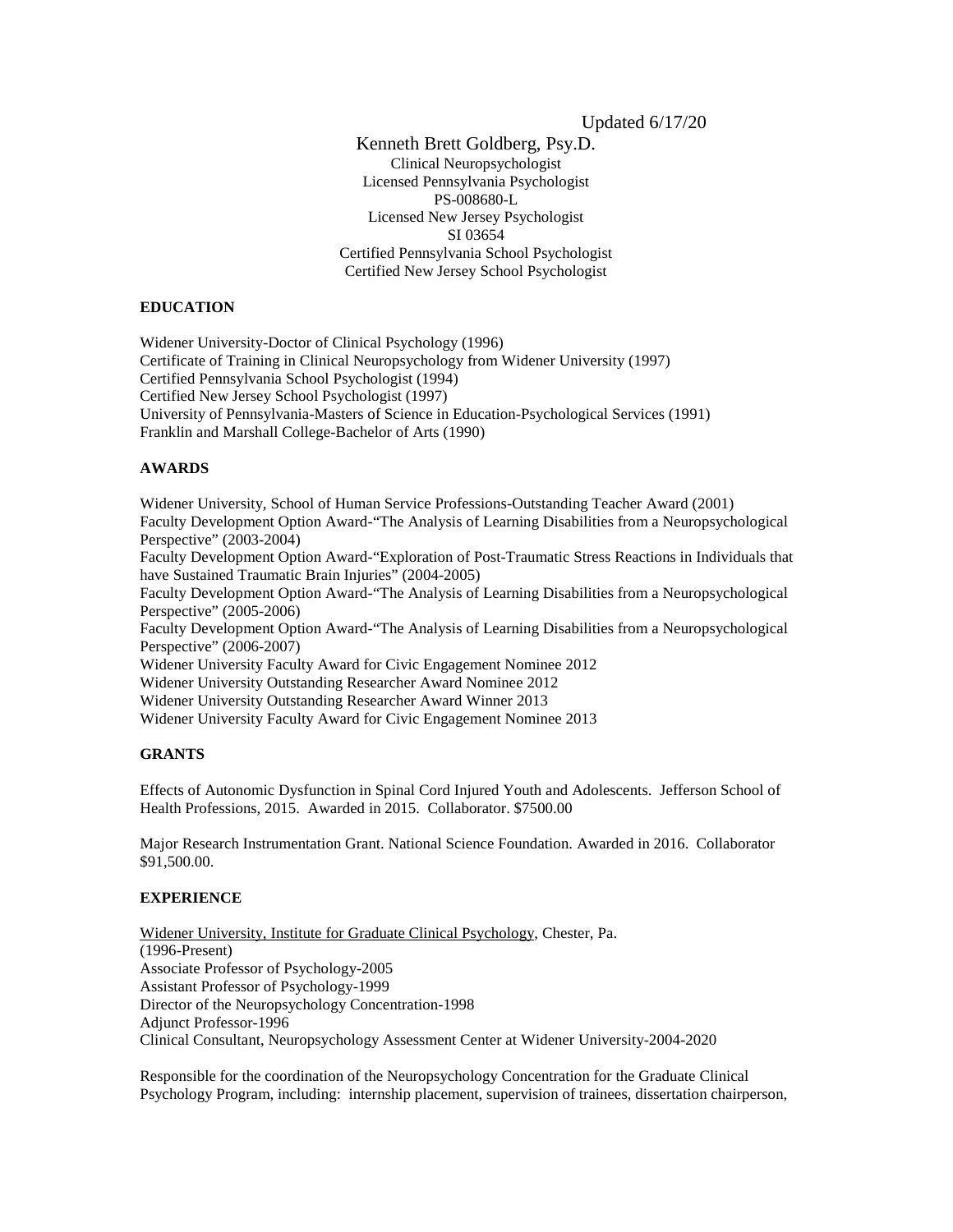course instructor, development of curriculum, and organization of adjunct Neuropsychology faculty. Course subjects taught include Introduction to Neuropsychology, Physiological Foundations of Behavior, Advanced Neuropsychological Appraisal I & II, Case Conference: Neuropsychology. Moreover, coordinate the Post-Graduate certification training program in Neuropsychology. Relevant research interests include: evaluation and rehabilitation of patients with traumatic brain injury, learning disabilities, and differential diagnosis of dementia. Serve as clinical consultant to service learning project for neuropsychology graduate school students performing neuropsychological evaluation through the Neuropsychology Assessment Center at Widener University to underserved populations.

HALO Corporation, Meadowbrook, Pa. (1998-Present) Neuropsychological Consultant

Responsible for Neuropsychological Evaluations of children with learning disabilities. Co-developed a multidisciplinary treatment team approach to interventions with physicians, psychologists, academic personal, auxiliary treatment professionals, and schools.

Independence Rehab, Cherry Hill, NJ (1997-1998) Director of Neuropsychology (1998) Staff Neuropsychologist (1997)

Coordinated the activities of the neuropsychology department in an outpatient rehabilitation setting. Maintained responsibility for neuropsychological assessment of rehabilitation patients including children, adults, geriatrics, and acute care patients at local hospitals. Maintained a caseload of psychotherapy and cognitive remediation patients. Participated in treatment coordination of rehabilitating patients and designing individual treatment plans with a multidisciplinary team. Helped to coordinate activities of a Day Treatment Program for patients with traumatic brain injury. Moreover, was responsible for training and supervision of Postdoctoral Fellows, interns, and practicum students.

Immaculata College, Immaculata, Pa (1997-1998) Adjunct Professor in Graduate Division

Instructor of the graduate level Neuropsychological Assessment course, Biological Basis of Behavior, and special topics course in dementia. Lecture topics included: neuropsychological assessment, neuroanatomy, theories of brain function, and syndrome analysis.

Stuart P. Kranson, Licensed Pennsylvania Psychologist, Southampton, PA (1993-2000) Psychology Trainee (1993-1997) Neuropsychological Consultant (1997-2000)

Responsible for dementia evaluations and individual psychotherapy of geriatric patients. Worked closely with psychologists, physicians, social workers, and families to provide interventions for geriatric patients with cognitive and psychological dysfunction. Group co-facilitator for rehabilitation patients in a transitional care unit.

Immaculata College, Immaculata, Pa (1994-1997) Adjunct Professor

Instructor of undergraduate level psychological testing course. Lecture topics included: reliability and validity, norms and standardization, intelligence testing, neuropsychological testing, psychoeducational testing, personality testing, and ethical issues in psychological assessment.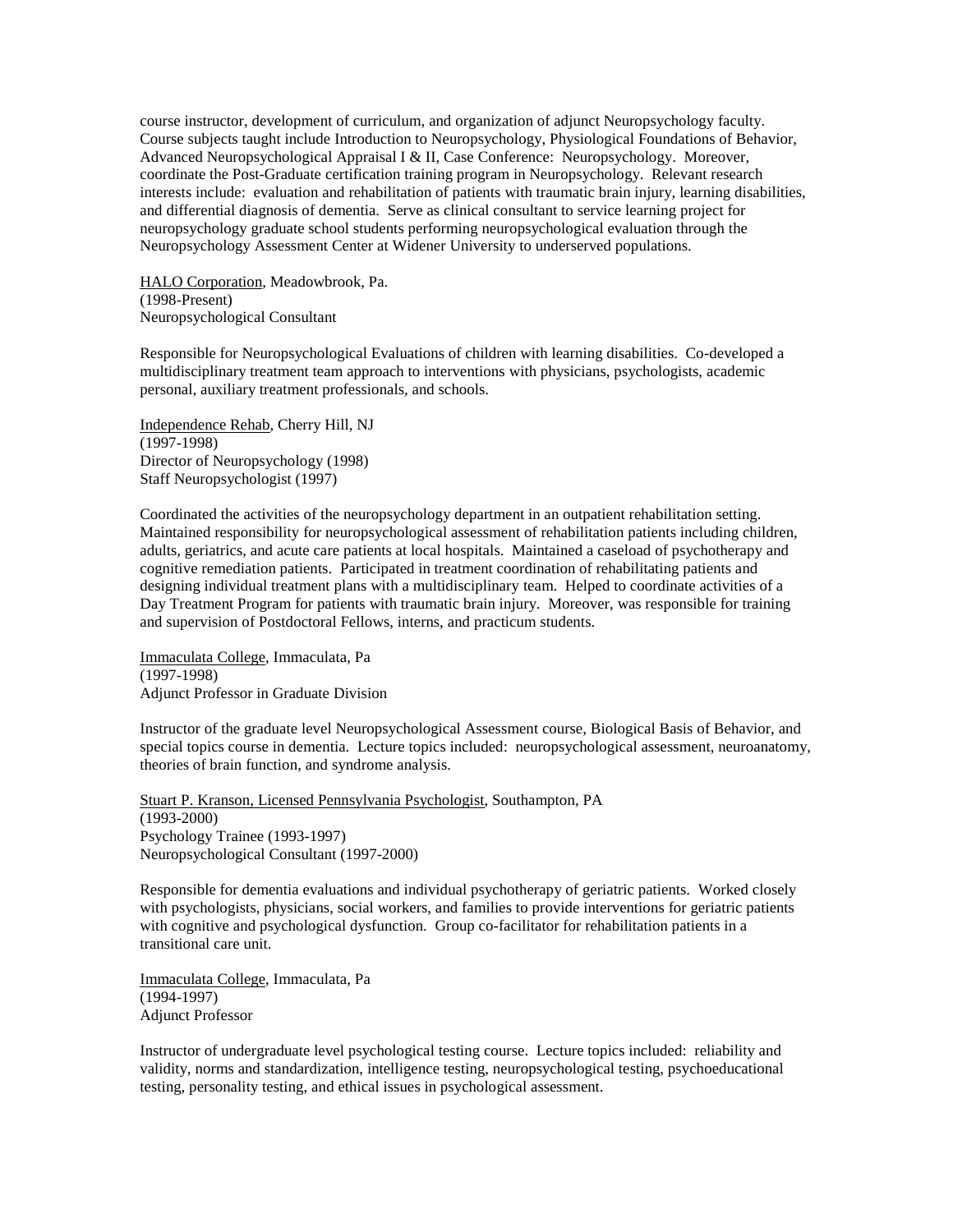Rose Tree Media School District, Media Pa (1995-1999) Certified School Psychologist

Responsible for developing Comprehensive Evaluation Reports for learning disabled students. Developed educational programs with teachers and parents for these children. Performed psychoeducational evaluations for gifted students.

Independence Rehab, Cherry Hill, NJ (1996-1997) Postdoctoral Fellow in Clinical Neuropsychology

Responsible for neuropsychological assessment of patients in rehabilitation and acute care settings. Carried a caseload of individual psychotherapy and cognitive remediation patients. Helped to develop outpatient Day Treatment Program.

Widener University, Chester, Pa (1995-1996)

Instructor of undergraduate courses in Learning and Memory and in Counseling Psychology. Learning and Memory class lectures included: instrumental and classical conditioning, behaviorism versus cognitivism, memory theory, and amnestic states. Counseling psychology lectures included: psychoanalytic theories, cognitive behavioral theories, family therapy, gestalt therapy, and humanistic therapy.

Widener University-APA Accredited Internship, Chester, Pa (1994-1996)

Rotation: Albert Einstein Medical Center, Philadelphia, Pa (1995-1996) Administered, scored, and interpreted neuropsychological evaluations in an acute care setting. Wrote reports of these evaluations. The population included: dementia, psychiatric, internal medicine (systemic disease), HIV, and traumatic brain injured patients. Attended weekly Neuroradiology, Cognitive Rehabilitation, Neurology, Psychiatry, and Neuropsychology grand rounds and conferences.

Rotation: Independence Rehab, Cherry Hill, NJ (1994-1995)

Administered , scored, interpreted, and wrote neuropsychological evaluation reports for traumatically brain injured, pediatric, and geriatric populations. Assisted in developing a behavior modification program with treatment planning and staff training in a long-term residential facility for brain injury survivors. Maintained a caseload of psychotherapy and cognitive remediation patients.

Advantage Recovery Network, Philadelphia, PA (1991) Research Assistant

Administered psychosocial interview, designed treatment plans, and organized activities in an intensive drug and alcohol rehabilitation clinic.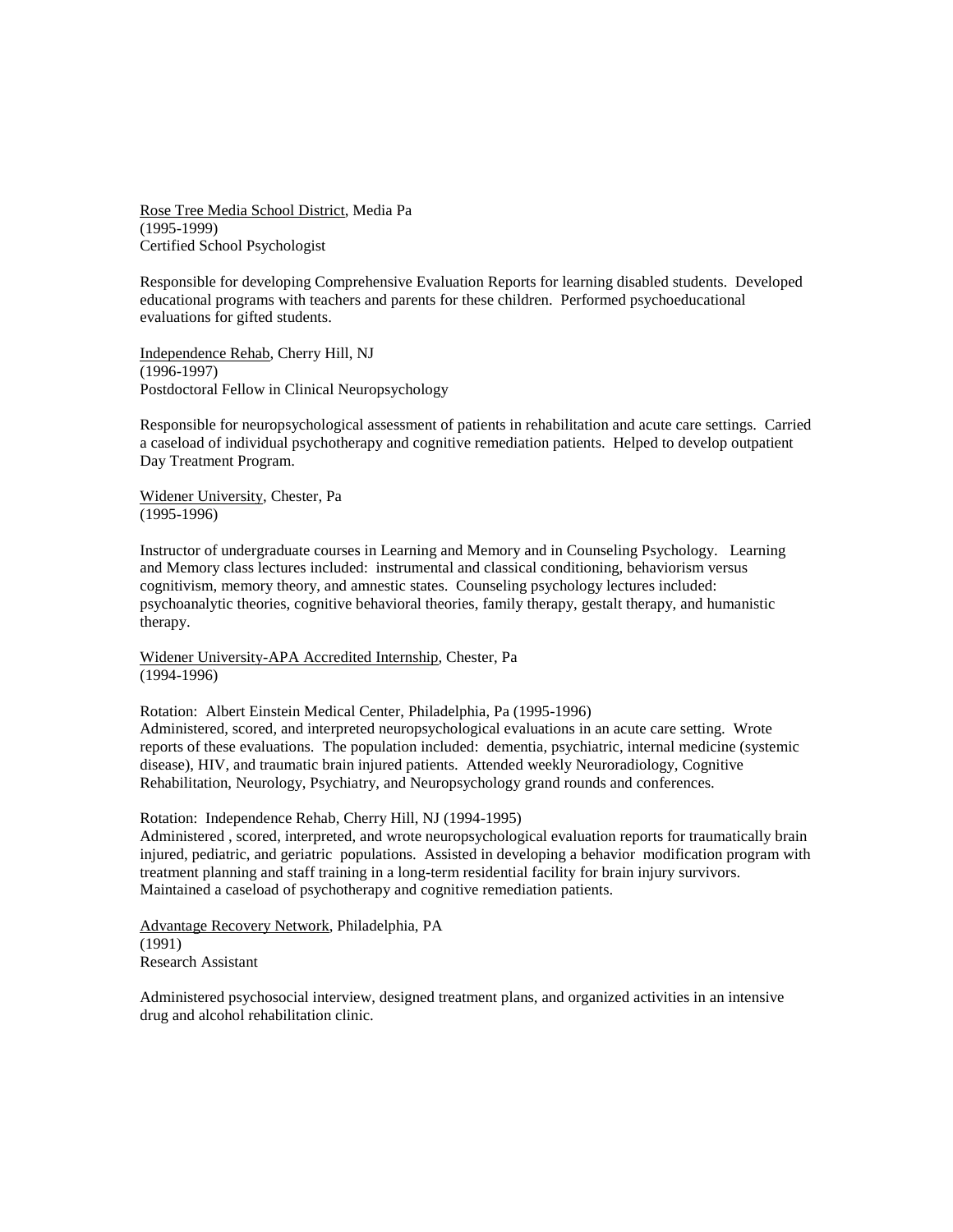## **HOSPTIAL AFFILIATIONS**

Doylestown Hospital, Doylestown, PA (2012-Present) Neuropsychological Consultation-Consultation Staff Privileges

Performed neuropsychological consultation for medical staff in a community based office setting.

Abington Memorial Hospital, Abington, PA (1998-Present) Neuropsychological Consultant-Consultation Staff Privileges

Acted as Neuropsychological Consultant for the Department of Rehabilitation Medicine. Responsible for neuropsychological evaluation of inpatient in a sub-acute rehabilitation setting. Performed family education, cognitive remediation, and multidisciplinary team consultation.

Holy Redeemer Hospital and Medical Center, Meadowbrook, Pa (1998-Present) Neuropsychological Consultant-Allied Health Care Professional Privileges

Performed neuropsychological evaluations/consultations in inpatient and residential settings. Responsible for the diagnosis of neuropsychological conditions and treatment planning for residential care patients.

Elkins Park Hospital, Elkins Park, Pa (1998-2003) Neuropsychological Consultant-Consultant Staff Privileges

Neuropsychological consultant for the Rehabilitation Medicine Department. Performed neuropsychological evaluations, diagnostic consultations, cognitive remediation, and psychotherapy in a sub-acute care setting. Created cognitive rehabilitation program with other health professionals. Assisted Physiatrist and multidisciplinary team with treatment planning.

Friends Hospital, Philadelphia, Pa (1996-2000) Neuropsychological Consultant

Performed neuropsychological evaluations/consultations in an inpatient setting. Responsible for differential diagnosis of a variety of neurological and psychiatric conditions. Provided lecture series for staff training and inters.

### **JOURNAL PUBLICATIONS**

Sandel, N.K., Schatz, P., Goldberg, K.B., and Lazar, M. (2016). Sex-Based Differences in Cognitive Deficits and Symptom Reporting Among Acutely Concussed Adolescent Lacrosse and Soccer Players. *American Journal of Sports Medicine*, Volume XX, No X., 1-8.

French, J. Goldberg, K., Kontos, A.P., Collins, M.W., & Lovell, M.R. (2011). Detecting the Neuropsychology Malingerer using the Minnesota Multiphasic Personaliaty Inventory-2. *The Pittsburgh Orthopaedic Journal*, 22. 184.

Jennings, T., Vivino, F., Mandel, S., Goldberg, K., & Maitz, E. (2010). Neuropsychological impairments in females with primary Sjogren's syndrome: New insights. *Practical Neurology*, May/June, 15-19.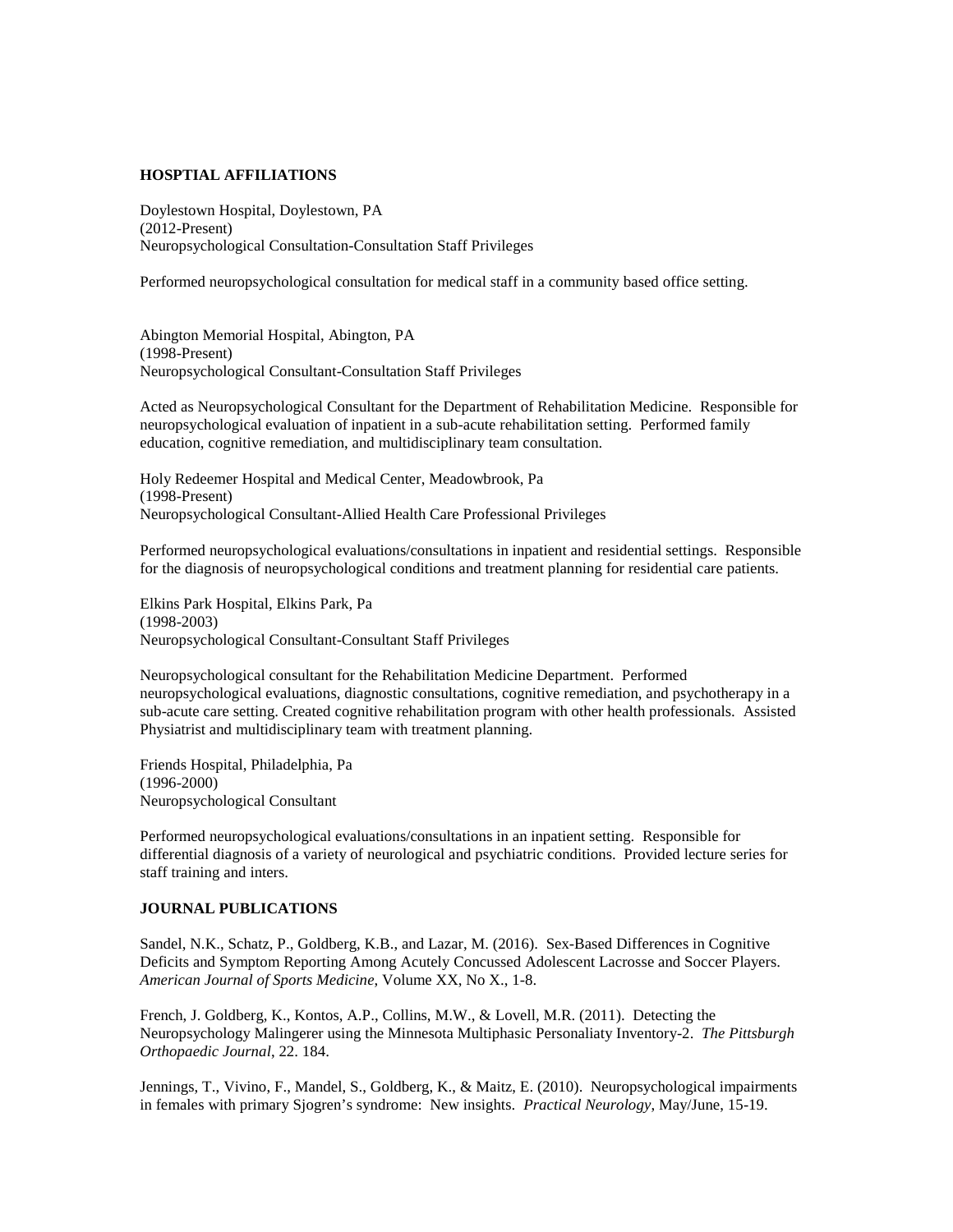Marchese, K. V., Goldberg, K.B., & Boyer, B. (2004). Pediatric spinal cord injury and mild traumatic brain injury: A brief guide to differential diagnosis and treatment recommendations in combination injury. *SCI Psychosocial Process*, 18, 40-45.

Alford, H., Boyer, B., & Goldberg, K.B. (2004). Pediatric Traumatic Brain Injury and Spinal Cord Injury: Considering the Psychological Impact of Combination Injury. *SCI Psychosocial Process*, 316-321.

Moldover, J.E., Goldberg, K.B., & Prout, M.F. (2004). Depression after traumatic brain injury: A review of evidence for clinical heterogeneity. *Neuropsychology Review,* 14(3), 143-154.

Goldberg, K. B., & Goldberg, R.E. (2002). A review of the shaken baby syndrome. *Journal of Psychosocial Nursing and Mental Health Services,* 40 (4), 38-41.

Koller, H.P. & Goldberg, K.B. (2002). Spotting learning differences. *Review of Ophthalmology, 90-93*.

Goldberg, K.B., & Haas, E.D. (2001). Update on neuropsychological assessment of malingering. *Journal of Forensic Psychology Practice,* 1 (2), 45-53.

Koller, H.P., & Goldberg, K.B. (2000). Your role in detecting learning differences. *Review of Ophthalmology,* 104-106.

Goldberg, R.E., & Goldberg, K.B. (2000). Historical image: Charles Bonnet. *Ophthalmology, 7*, 1320.

Goldberg, K.B.., & Goldberg, R.E. (1999). Is seeing believing?: Visual hallucinations in age-related Macular Degeneration and Charles Bonnet. *Journal of Ophthalmic Nursing and Technology, 19 (1).* 39-42.

Boyd-Monk, H., Goldberg, R.E., & Goldberg, K.B. (1999). Commonly asked questions about Diabetic Retinopathy. *Journal of Ophthalmic Nursing and Technology, 18 (6)* 256-258*.*

McDonald, B.C., & Goldberg, K.B. (1999). Current trends in assessment and treatment of autism and other Pervasive Developmental Disorders. *Philadelphia Neuropsychology Society Newsletter, XI (2)* 4-7*.*

Koller, H.P., & Goldberg, K.B. (1999). A guide to visual and perceptual learning disabilities. *Current Concepts in Ophthalmology*, *7*, 24-28.

Goldberg, K.B., & Ellis, D.W. (1997). Anoxic Encephalopathy: A Neurobehavioral Study in Rehabilitation. *Brain Injury, 11 (10),* 743-750.

#### **BOOK CHAPTERS**

Koller, H. P. & Goldberg, K. B. (2012). The Ophthalmologist's Role in Visual Processing and Learning Disabilities. In W. Tasman and E. A. Jaeger (eds.), *Duane's Ophthalmology on CD-ROM*. Lippincott, Williams & Wilkins.

Koller, H. P. & Goldberg, K. B. (2006). The Ophthalmologist's Role in Visual Processing and Learning Disabilities. In W. Tasman and E. A. Jaeger (eds.), *Duane's Ophthalmology on CD-ROM*. Lippincott, Williams & Wilkins.

Koller, H. P. & Goldberg, K. B. (2005). Role of the Ophthalmologist in Reading and Learning Disorders. In L. Nelson and S. Olitsky (eds.), *Pediatric Ophthalmology*, 5th Edition. Philadelphia, PA: W. B. Saunders Company.

Ellis, D.W., Royer, C., & Goldberg, K.B. (1996). Definitions, Assessment, and Treatment of the Comatose Patient. In J. Leon-Carrion (ed.), *Neuropsychological rehabilitation: Fundamentals, Innovations, and Directions*. Delray Beach, Fl: St. Lucie Press Corporation.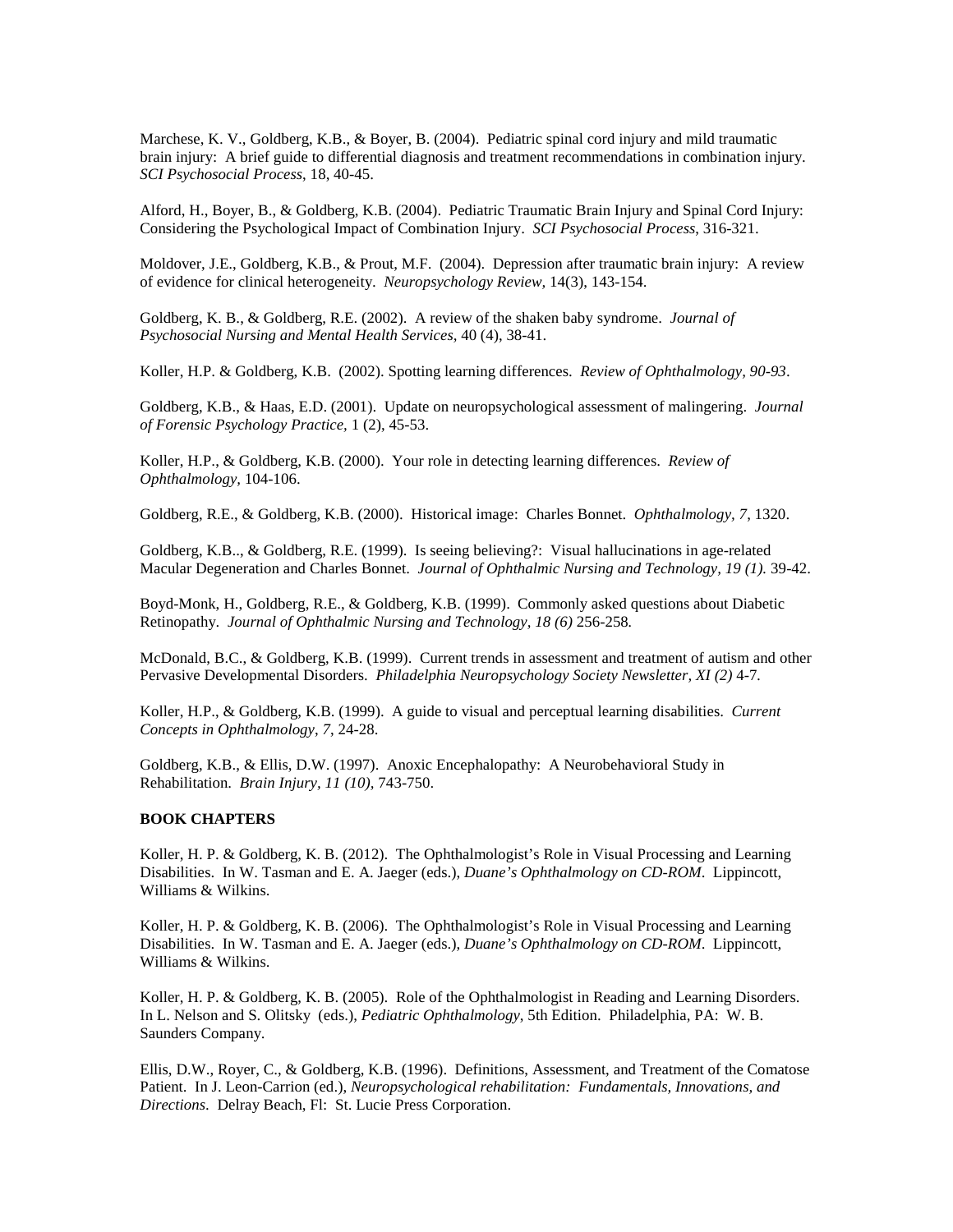#### **PAPER PRESENTATIONS**

Tanenbaum, J.B., Lazar, M.F., Schatz, P. & Goldberg, K.B. (2017). Individual Effects of ADHD on Changes in Neurocognitive Functioning Following a Sports-Related Concussion. American Academy of Clinical Neuropsychology. Boston, Massachusetts.

Glenn, M.A., Moelter, S.T., Goldberg, K., Fisher, D., & Wilson, R.S. (2017). Primary Effects in Cognitively Normal Older Adults with Alzheimer's Disease Pathology. International Neuropsychological Society. New Orleans, Louisiana.

Masey, A., Glenn, M., Moelter, S., Wilson, R., & Goldberg, K. (2017). Moderating Effects of Cognitive Reserve on Serial Position Effects and Risk of Alzheimer's Disease. International Neuropsychological Society. New Orleans, Louisiana.

Masey, A., Boyer, B., Lindgren, K., Goldberg, K., & Lazar, M. (2016). Pilot Investigation of Trait Mindfulness and Functional Outcome in a Rehabilitation Population and Review of Factors for Development. Delaware Psychological Association. Dewey Beach, Delaware.

Tran, B, Rick, J., Goldberg, K.B., Fisher, D, and Weintraub, D. (2016). Neuropsychological Correlates and Predictors of Functional Decline in Parkinson's Disease. American Academy of Clinical Neuropsychology. Chicago, Illinois.

Sandel, N, Schatz, P, Goldberg, K.B., and Lazar, M. F. (2016). Acute Sports Concussions. International Neuropsychological Society. Boston, Massachussetts.

Belasco, C.D., Lazar, M., Rourke, M., Kleiman, R., Foster, E. & Goldberg, K. (2015). Differences in the Behavioral Presentation and Neuropsychological Profile of Children with Attention Deficit/Hyperactivity Disorder (ADHD) and Co-Morbid Internalizing Problems. American Academy of Clinical Neuropsychology. San Francisco, California.

Belasco, C., Lazar, M. F. & Goldberg, K.B. (2014). Differences in Neuropsychological Functioning and Family Risk Factors in children with Attention Deficit Hyperactivity (ADHD) and Comorbid Internalizing Problems. American Academy of Clinical Neuropsychology. New York, New York.

Fleischer, J., Emami, K. & Goldberg, K.B. (2014). The Relationship Between Sympton Report and Neurocognitive Performance on the Immediate Post Concussion Assessment and Cognitive Testing (ImPACT) Test among College Athletes. American Academy of Clinical Neuropsychology. New York, New York.

Rhee, J.Y., Sylveser, C. J. & Goldberg, K.B. (2013). Underlying Constructs of the Clock Drawing Test in Patients with Alzheimer's Disease. American Academy of Clinical Neuropsychology. Chicago, Illinois.

Sylvester, C. & Goldberg, K. (2012). Gender Differences on Judgment of Line Orientation in Patients with Alzheimer's Disease: An Examination of Global Performance and Error Types. National Academy of Neuropsychology. Nashville, Tennessee.

Mills, A., Greenberg, G. & Goldberg, K. (2012). Comparing Neuropsychological Functioning of older Adults with Idiopathic Normal Pressure Hydrocephalus to Alzheimer's Disease. American Academy of Clinical Neuropsychology. Seattle, Washington.

Sylvester, C.J., and Goldberg, K.B. (2012). Gender Differences in Judgment of Line Orientation in Patients with Alzheimer's Disease. American Academy of Clinical Neuropsychology. Seattle, Washington.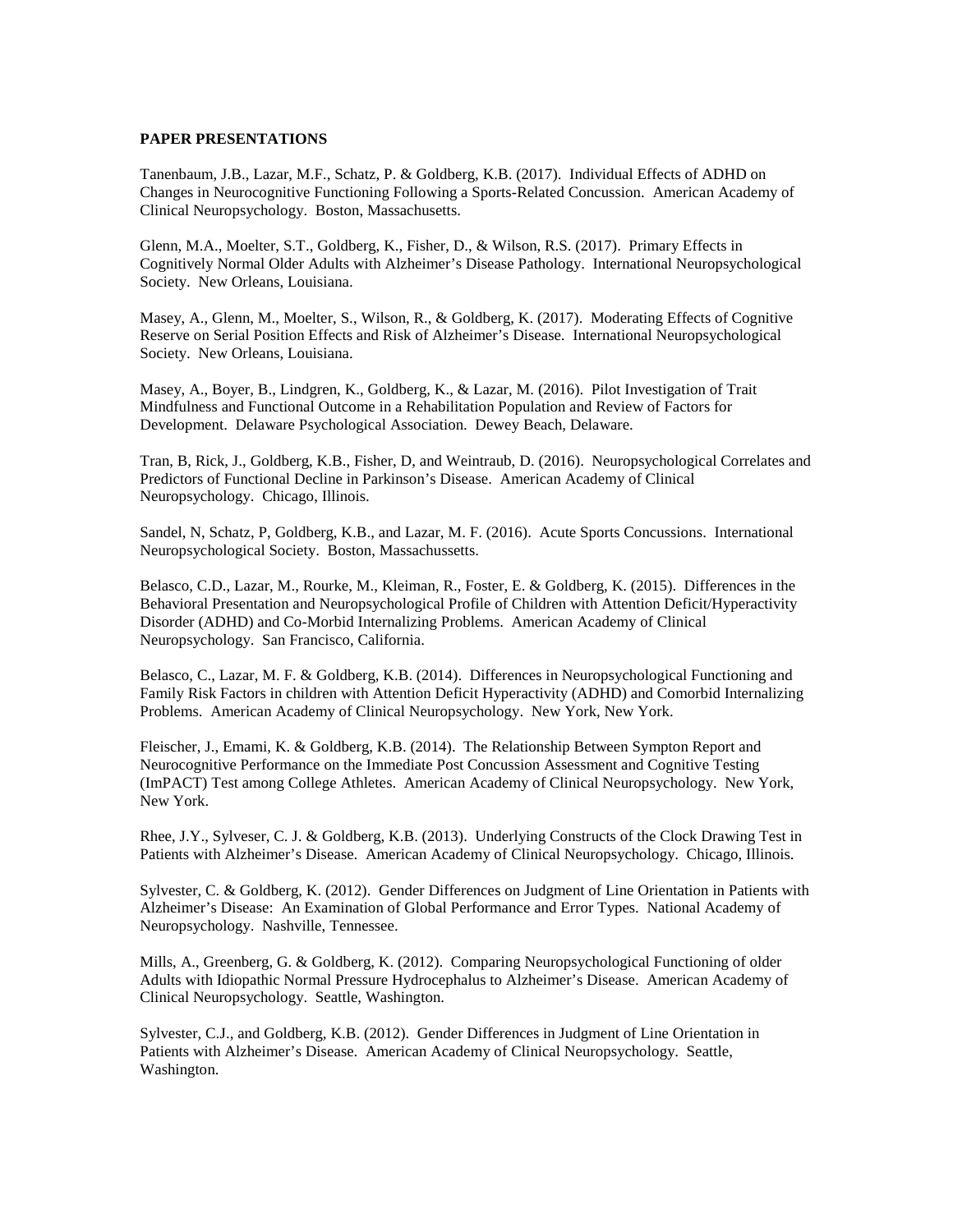Kunec, C.C., Goldberg, K., Boyer, B., & Massari, D. (2012). The Relationship Between Handedness and Performance on Neuropsychological Measures in a Clinical Sample. American Academy of Clinical Neuropsychology. Seattle, Washington.

Lichtenstein, J., Fleisher, J., Lazar, M., & Goldberg, K.G. (2011) Rates of Questionably Valid ImPACT Baseline Scores in College Athletes. National Academy of Neuropsychology. Marco Islands, Florida.

Lichtenstein, J, Lazar, M., Goldberg, K.B., Adams-Deutsch, Z., & Fleisher, J. (2011). The Relationship Between history of Concussions and Questionable Validity of ImPACT Baseline Scores in College Athletes. National Academy of Neuropsychology. Marco Islands, Florida.

Lichtenstein, J., Lazar, M., Goldberg, K.B., Adams-Deutsch, Z., & Fleisher, J. (2011). The Relationship Between Gender and Questionable Validity of impact Baseline Scores in College Athletes. National Academy of Neuropsychology. Marco Islands, Florida.

Cummings, N.S. & Goldberg, K.B. (2011). Revisiting Gender Differences in Language and Memory Impairments in Early Alzheimer's Disease. Delaware Psychological Association's Annual Meeting. Delaware.

Mills, A., Dengrove, P. & Goldberg, K. (2011). A Case Study of Dysexecutive Syndrome Associated with Borderline Personality Traits. American Academy of Clinical Neuropsychology. Washington, DC.

Cleary, J.E. & Goldberg, K. (2011). An Investigation of shifts in Sexual Dimorphic Strategy Patterns: Sexual Orientation. American Academy of Clinical Neuropsychology. Washington, DC.

Manfredi, R., Lazar, M, Goldberg, K. & Steadman, S. (2010). Executive Functioning in High-Functioning Autism Spectrum Disorders: Relationship to Social and Adaptive Skills. International Neuropsychological Society. Acapulco, Mexico.

Mills, A., Dengrove, P, & Goldberg, K. (2010). The Implication of Neuropsychological Functioning in the Assessment and Treatment of Borderline Personality Disorder. Society for Personality Assessment. San Jose, CA.

Doleva, K.D., Goldberg, K.B. & Grant, M. (2009). WISC-IV Profile Analysis in Children with PKU and non-PKU Hyperphenylalaninemia. American Academy of Clinical Neuropsychology. San Diego, CA.

Fisher, D. S., Goldberg, K. B., Badgio, P. C., Prout, M. F., & Wilhite, S. C. (2009). The Relationship Between Cognitive Style and Emotional/Behavioral Expression in a Pediatric Clinical Samples. American Academy of Clinical Neuropsychology. San Diego, CA.

Monk, E., Adams-Deutsch, Z. & Goldberg, K. (2009). The Relationships of the Clock Drawing Test with Functional Skills in a Dementia Population. American Academy of Clinical Neuropsychology. San diego, CA.

Landwher, D., Goldberg, K. B., Lazar, M.F., White, B. (2009). Characteristic Patterns of Nonverbal Learning Disabilities: WISC-IV Manifestations. American Academy of Clinical Neuropsychology. San Diego, CA.

Branch, K., Goldberg, K.B., & Salama, N. (2008). The Relationship and Performance on the Rey-15 Item Memory Test Among Outpatients After Sustaining a Traumatic Brain Injury. American Academy of Clinical Neuropsychology. Boston, MA.

Hebert, A. R., Lazar, M.F., & Goldberg, K. B. (2008). A Proposal for the Subtyping of Nonverbal Learning Disabilities. American Academy of Clinical Neuropsychology. Boston, MA.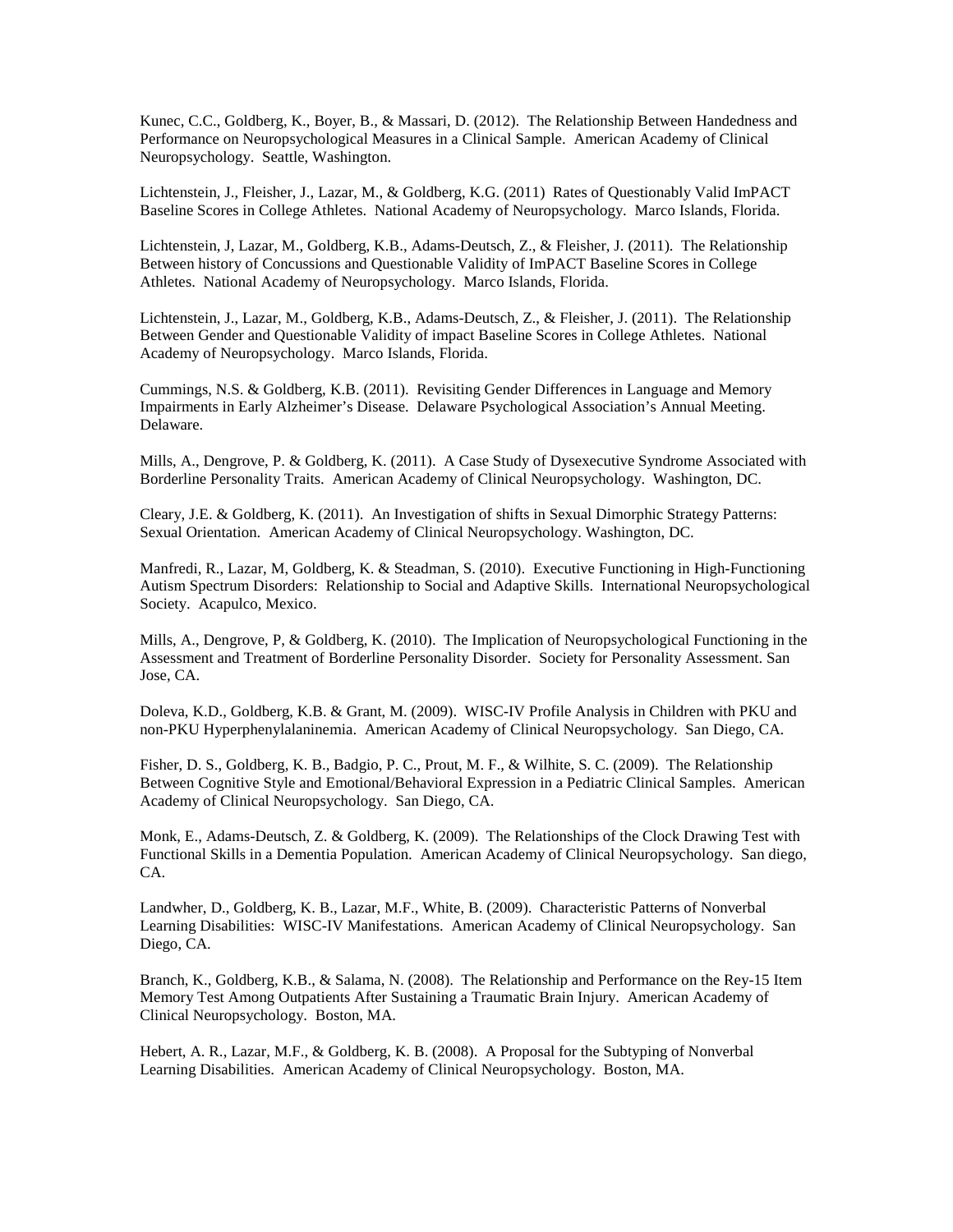Salama, N., Goldberg, K., Badgio, P. C., & Boyer, B. (2008). Gender effects on Logical Memory performance. American Academy of Clinical Neuropsychology. Boston, MA.

Charlton-Fryer, A.S., Goldberg, K.B., Prout, M. F., Bradford, C.E., & Marczyk, G. R. (2006). Logical memory and visual reproduction recognition performance in the differential diagnosis of Alzheimer's Disease and Vascular Dementia. American Academy of Clinical Neuropsychology. Philadelphia, Pa.

Ratanadilok, K., Goldberg, K. B., Masterpasqua, F., Harver, W.E., Patapis, N., & Festinger, D. (2006). Neuropsychological correlates to treatment progress in substance abuse offenders. American Academy of Clinical Neuropsychology. Philadelphia, Pa.

Payne, M.A., Gillespie, R., Goldberg, K.B., & Lazar, M.F. (2006). Identifying cognitive components of academic fluency. American Academy of Clinical Neuropsychology. Philadelphia, Pa.

Towsey, C. K., Lazar, M.F., Goldberg, K.B., McKeogh, R. C., & Marczyk, G. (2006). Speeded naming in the prediction of reading ability. American Academy of Clinical Neuropsychology. Philadelphia, Pa.

Jennings, T., Vivino, F., Goldberg, K., Maitz, E., & Mandel, S. (2006). Cognitive deficits in primary Sjogren's syndrome (pSS). IXth International Symposium on Sjogren's Syndrome. Washington, DC.

Arcari, K. Lazar, M., Goldberg, K., & Boyer, B. (2005). Similarities and differences in symptomatology of blind/visually impaired non-autistic children and sighted autistic children. National Academy of Neuropsychology. Tampa, Florida.

Alford, H.L., Goldberg, K.B., Boyer, B., Lazar, M., & Paharia, I. (2005). An examination of traumatic brain injury and posttraumatic stress disorder. National Academy of Neuropsychology. Tampa, Florida.

Jennings, T., Goldberg, K., Prout, M., Maitz, E., Vivino, F., & Hobbs, B. (2005). Neuropsychological impairments of females diagnosed with Sjogren's syndrome. National Academy of Neuropsychology. Tampa, Florida.

Ratanadilok, K., Festinger, D.S., Patapis, N., Goldberg, K., & Marczyk, G. (2005). Neuropsychological correlates to treatment progress in substance abuse offenders. National Academy of Neuropsychology. Tampa, Florida.

Wheeler, A., Goldberg, K., & Marczyk, G. (2005). A consideration of the ecological validity of the NEPSY and parental ratings of attention. National Academy of Neuropsychology. Tampa, Florida.

Minniti, N., Goldberg, K.B., Prout, M., & Marczyk, G. (2004). The exploration of PTSD symptomology in patients with traumatic brain injury versus neurologically impaired patients. National Academy of Neuropsychology. Seattle Washington.

Koller, H. P., Goldberg, K.B., Berger, E., & Emmi, C. (2004). Visual perception and learning in children and adults- The primary care physician's role. Abington Memorial Hospital's Medical Grand Rounds. Abington, Pennsylvania.

Perlis, E., Lazar, M., Marczyk, G., Goldberg, K.B., & Bricklin, P. (2004). The relationship between primary neuropsychological deficits, executive functions, and social perception in nonverbal learning disabilities. American Academy of Clinical Neuropsychology. Minneapolis, Minnesota.

Curry, T. L., Goldberg, K.B., & Marczyk, G. (2004). Identifying Cognitive Components Underlying Reading. American Academy of Clinical Neuropsychology. Minneapolis, Minnesota.

Green, J. Goldberg, K.B., Lazar, M., Marczyk, G., & Bricklin, P. (2004). Patterns of Neuropsychological Functioning in Children and Adolescents with Learning Disabilities. American Academy of Clinical Neuropsychology. Minneapolis, Minnesota.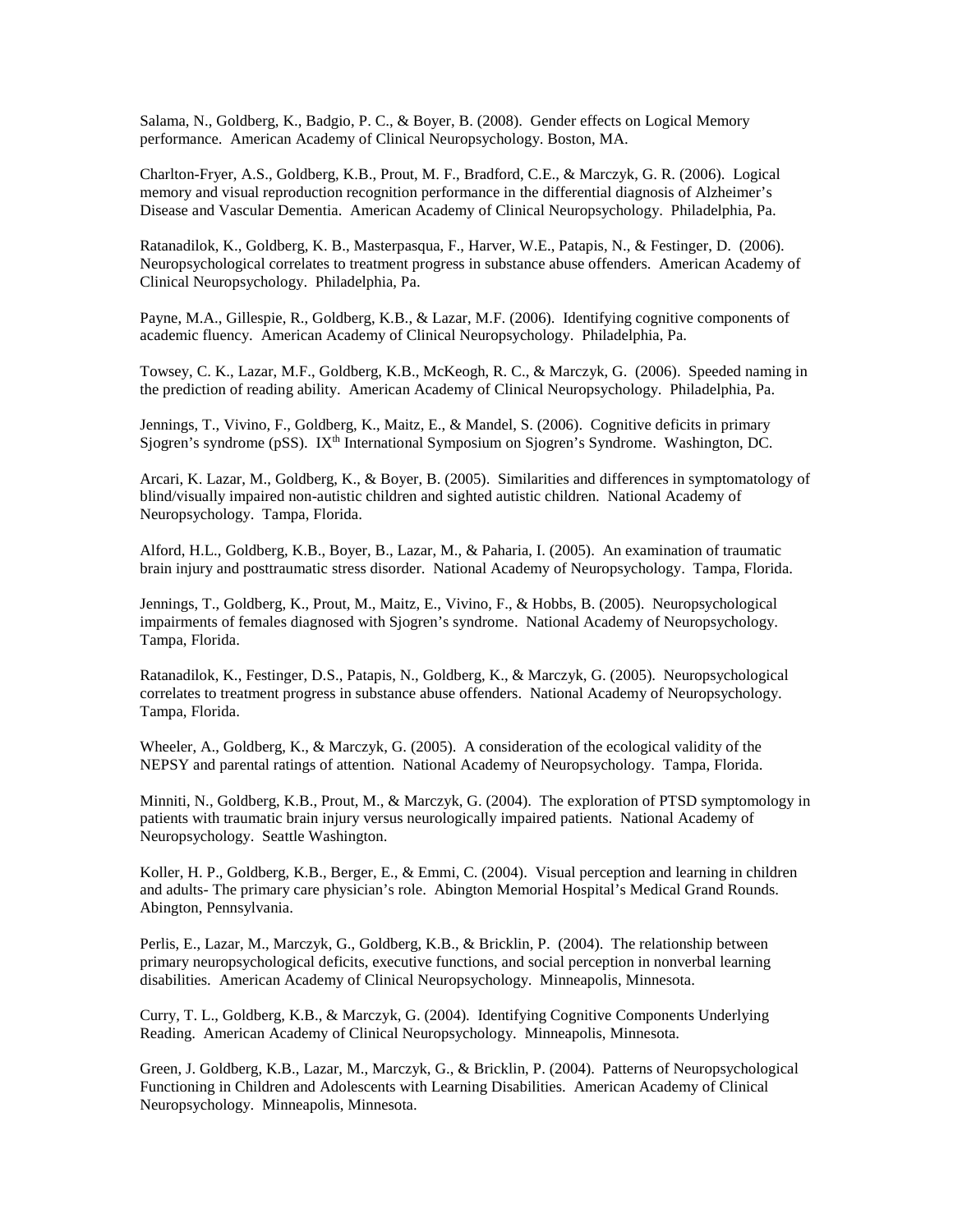Sarkisian, W., Lazar, M., Goldberg, Marczyk, G. & Bricklin, P. (2004). The Relationship Between Neuropsychological Variables and Social Competence in a Learning Disabled Population: A Developmental Perspective. American Academy of Clinical Neuropsychology. Minneapolis, Minnesota.

Koller, H. P., Goldberg, K.B., & Emmi, C. (2004). Understanding Your Child's Learning Disabilities: A Multidisciplinary Approach. Doylestown Hospital Community Service Lectures. Doylestown, Pennsylvania.

Goldberg, K. B. & Koller, H. P. (2004). The Science of Visual Perception, Processing, and Learning. Delaware Valley Pediatric Ophthalmology Society. Philadelphia, Pennsylvania.

Shepard, P.H., Goldberg, K. B., Maitz, E., Marczyk, G., & Esposito, J. (2003). Exploring the Utility of the Halstead Reitan Battery to Predict Scores on the Test of Memory Malingering. National Academy of Neuropsychology, Dallas, Texas.

Shepard, P.H., Goldberg, K.B., Maitz, E., Marczyk, G. & Esposito, J. (2003). Investigation into the Relationship Between Litigation Status, the Halstead Reitan Battery, and the Test of Memory Malingering. National Academy of Neuropsychology, Dallas, Texas.

Rehak, N. T., Goldberg, K.B., Lazar, M., Myers, B., & Marzyck, G. (2003). The ecological validity of neuropsychological assessment and behavioral profiles in understanding learning disorders. National Academy of Neuropsychology, Dallas, Texas.

Richter, M, Bricklin, P.M., Goldberg, K.B., Ziegenfuss, L., & Marczyk, G. (2003). The I-READ (Informal-Richter Educational Assessment Device): A qualitative reading inventory for college students. Delaware Psychological Association, Delaware.

Goldberg, K.B. (2003). Alzheimer's Disease and Related Illnesses. Presented at the Saint Joseph's Manor Group Conference for Individuals with Family Members with Dementia. Meadowbrook, Pennsylvania.

Goldberg, K.B. (2002). Introduction to Dementing Illnesses. Presented at the Lafayette-Redeemer Support Group Conference for Individuals with Family Members with Dementia. Philadelphia, Pennsylvania.

Goldberg, K.B. (2002). Dealing with Difficult Behaviors from the Dementia Patient. Presented at the Holy Redeemer Health System Conference for Caregivers and Healthcare Professionals, Huntingdon Valley, Pennsylvania.

Perri, G., Goldberg, K.B., Libon, D. Prout, M. & Lambert, J. (2002). Analysis of errors committed by patients with traumatic brain injuries. National Academy of Neuropsychology. Miami, Florida.

Goldberg, K.B. (2001). Strategies for Coping with the Behavior of the Dementia Patient. Presented at the Holy Redeemer Health System Conference for Caregivers and Healthcare Professionals. Huntingdon Valley, Pennsylvania.

Koller, H. P., Goldberg, K.B., Yonker, M., Stinson, P., & Carrasco, R. (2001). Why Can't the Eye Learn?: Learning Differences and Visual Perception from a Pediatric Ophthalmology and Neuropsychology Perspective. Presented at the American Academy of Pediatrics. Orlando, Florida.

Koller, H.P., Glaser, S., & Goldberg, K.B. (2001). Learning Differences in Pediatric Ophthalmology Practices: Parental Perception. Presented at the American Academy of Pediatrics. Orlando, Florida.

Goldberg, K.B., Moss, E., Dadario, B., & Corsey, R. (2001). Information Processing and Personality in Children and Adolescents with Nonverbal Learning Disabilities. Presented at the Society for Personality Assessment. Philadelphia, PA.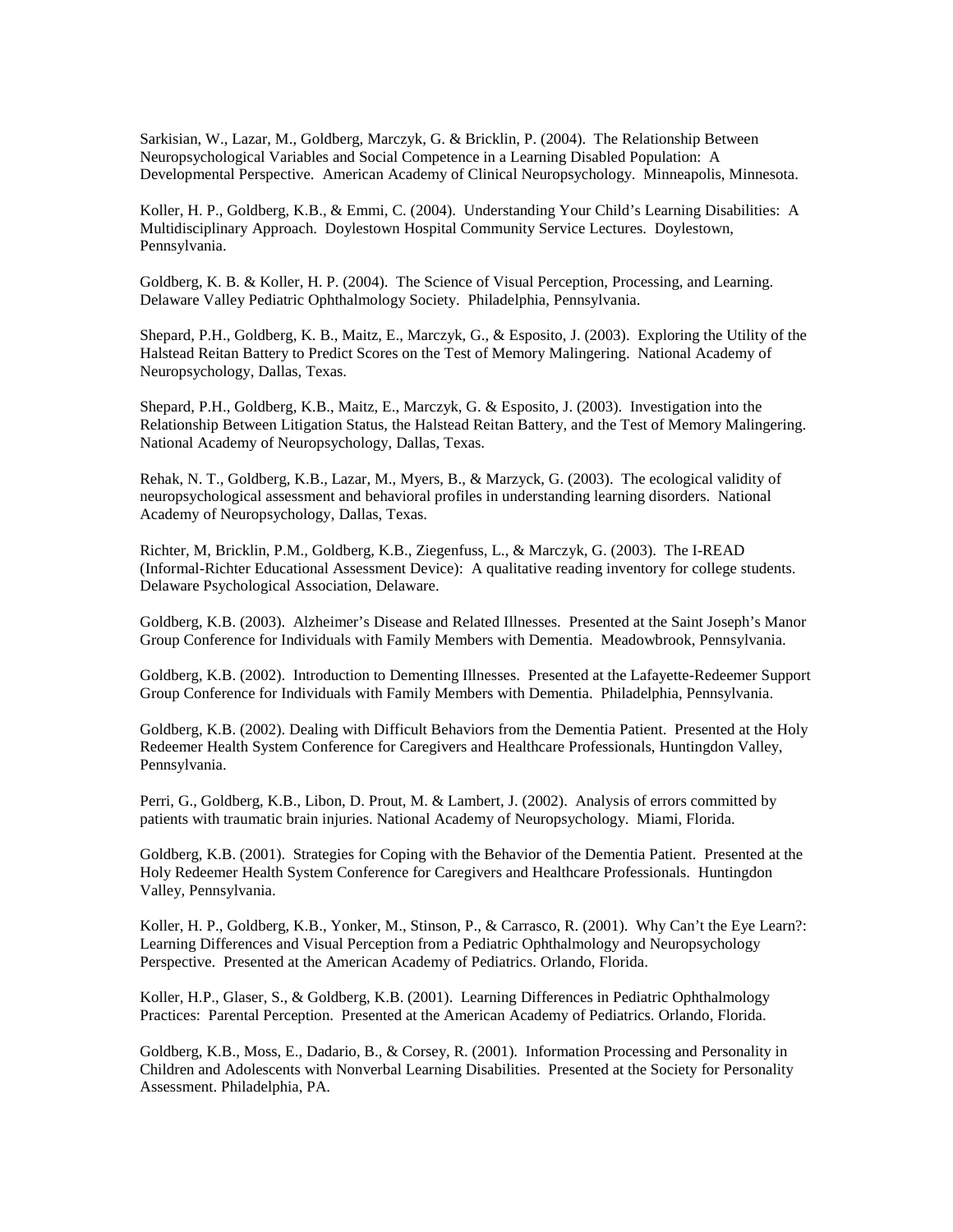Goldberg, K.B., Koller, H.P., Yonker, M., Kochanin, L., & Stinson, P. (2000). An Interdisciplinary Approach to Learning Disabilities. Presented at the Post-Graduate Training Center. Widener University, Chester, Pa.

McDonald, B., Goldberg, K.B., Prout, M., Masterpasqua, F. & Johnston, H. (2000). Utility of the PDD-NOS Diagnosis From a Neuropsychological Perspective. Presented at the American Psychological Association. Washington, DC.

Goldberg, R.E., & Goldberg, K.B. (2000). Is Seeing Believing?: Visual Hallucinations in AMD and Charles Bonnet and a Famous AMD Artist. Presented at the Annual Clinical Conference for Nurses, Wills Eye Hospital. Philadelphia, Pa.

Koller, H.P., & Goldberg, K.B. (2000). Identification of Learning Disabilities by the Orthoptist. Presented at the American Association of Certified Orthoptists Conference. Dallas, Tx.

Goldberg, K.B. (1999). Behavior Management of the Aggressive Patient in an Inpatient Hospital Setting. Presented at Elkins Park Hospital Lecture Series. Elkins Park, PA.

Goldberg, K.B. (1999). A Caretakers Guide to Understanding Dementia. Presented at Holy Redeemer Health System, Saint Joseph's Manor Lecture Series. Meadowbrook, PA.

Goldberg, K.G., & Koller, H.P. (1999). Reading and Learning Disorders-Are Your Child's Eyes at Fault? Presented at Jeanes Hospital Lecture Series. Philadelphia, Pa.

Carew, T.G., Bundick, T., Goldberg, K.B., & Morris, T. (1996). The Three Words Three Shapes Memory Test: A Clinical Validation Study. National Academy of Neuropsychology. New Orleans, LA.

Ellis, D.W., Spivack, G., Royer, C., & Goldberg, K.B. (1995). Structured Sensory Stimulation: Treatment Outcomes After Coma. First World Congress on Brain Injury. Copenhagen, Denmark.

Goldberg, K.B. (1995). Personality Assessment in Anoxic Encephalopathy. Society for Personality Assessment, Atlanta, GA.

Goldberg, K.B. (1995). Anoxic Encephalopathy: A Neurobehavioral Rehabilitative Study. Presented at Widener University Student Research Day Conference. Widener University, Chester, PA.

# **EDITED WORKS**

Vision Therapy for Learning Differences Complementary Therapy Assessment (2001). Complementary Task Force for the American Academy of Pediatrics.

Learning Disabilities: A Closer Look (2005). Brochure for the American Academy of Ophthalmology.

### **DISSERTATION**

Anoxic Encephalopathy: A Neurobehavioral Rehabilitative Study (May 1995)

## **PROFESSIONAL SOCIETY MEMBERSHIPS**

American Psychological Association: Washington, DC. Member since 1996. Member of Division 40 (Division of Clinical Neuropsychology, since 1999)

Philadelphia Neuropsychological Society: Philadelphia, PA. Member 1996-2010. Recording Secretary (1999-2000), Treasurer (2001-2002), President-Elect (2003-2004), President (2005-2006), Member (since 2015).